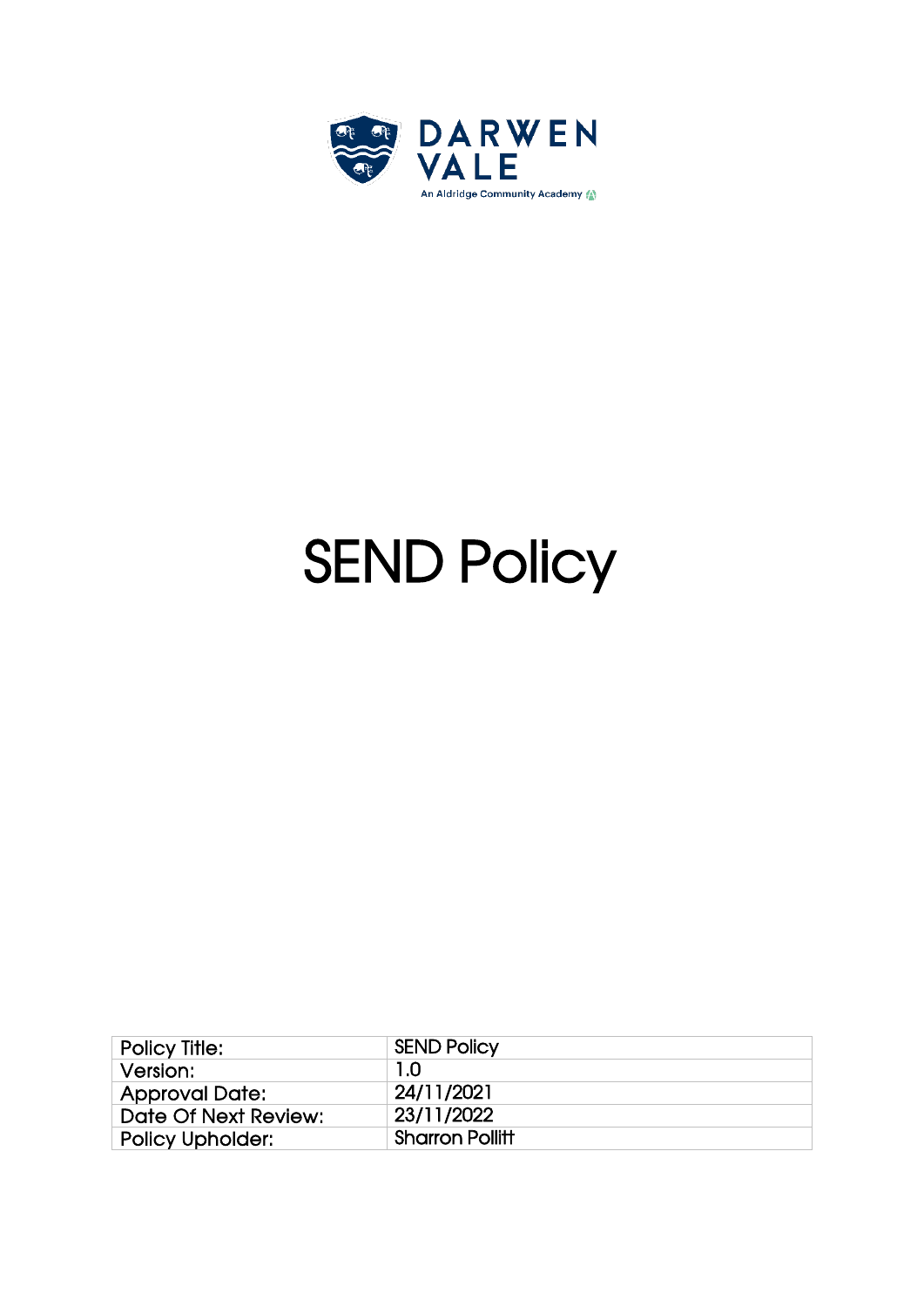# COMPLIANCE:

This policy complies with the statutory requirement laid out in the SEND Code of Practice 0-25 (2014) 3.65 and has been written with reference to the following guidance and documents:

- Equality Act (2010): advice for schools DfEFeb2013
- SEND Code of Practice 0-25(2014)
- Schools SEN Information Report Regulations(2014)
- Statutory Guidance on Supporting pupils at school with medical conditions April 2014
- The National Curriculum in England Key Stage 1 and 2 framework document Sept 2013
- Safeguarding Policy
- Accessibility Plan
- Teachers' Standards 2012
- This policy was created by the school's SENCO with the SEN Governorin liaison with the SLT.

# The school's **SENCO is Sharron Pollitt**.

Contact details:

Tel: 01254 223000 or email: [SPollitt@darwenvale.com](mailto:SPollitt@darwenvale.com)

The SLT advocate for SEND is Alex Venables, Assistant Principal

Contact:

Tel: 01254 230000 or email [Alex.Venables@darwenvale.com](mailto:Alex.Venables@darwenvale.com)

All children have skills, talents and abilities and as a school we have a responsibility to develop these to the full. We believe that all children are entitled to a relevant and worthwhile education designed to enable them to develop into independent and emotionally healthy individuals, capable of making a positive contribution to the widercommunity.

Pupils who have special educational needs should have the same opportunities as others to progress and demonstrate achievement (DfEE 1997b: 1:24) and will therefore be supported wherever necessary to achieve full access to the whole – school curriculum. This will need to be facilitated through a range of access technologies including skilled staff, specialist equipment and resources.

Pupils should have special programs designed to maximize opportunities for independent living in preparation for life beyond school, including preparation for work or continuing education.

Every teacher is a teacher of every young person, including those with SEN.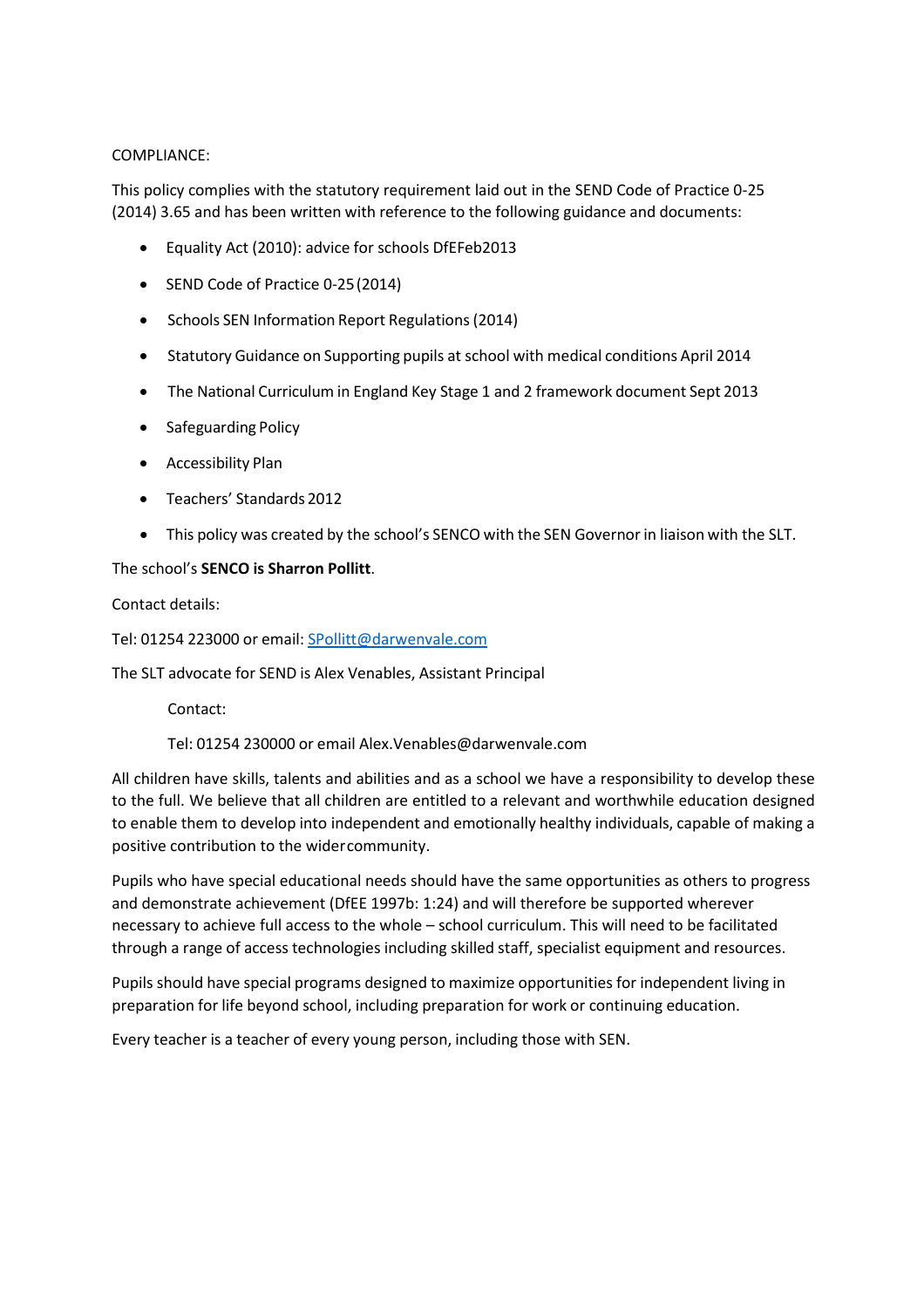# **AIM:**

*We aim to provide an Inclusive environment where all pupils feel valued and able to achieve to their full potential, meeting and exceeding their personal pathways and raising aspirations, regardless of need or disability. We aim to provide staff with the confidence, knowledge and skills to support all pupils to access a full and balanced curriculum. Pupils should feel safe, not only physically and emotionally but also safe to make mistakes and to use these mistakes to make progress."*

# **OBJECTIVES**

- 1. To work within the guidance provided in the SEND Code of Practice, 2014
- 2. Preparation for adulthood is at the centre of the SEND provision at Darwen Vale.
- 3. The leadership of the SEND Department is outstanding.
- 4. The SEND Department knows every pupil's Special Education Needs in depth.
- 5. Personalised Provision Plans are co-produced by staff, pupils and parent/carersto meet these needs.
- 6. All interventions, including support by Teaching Assistants, have a direct impact on outcomes for pupils with SEND.
- 7. All provision is reviewed regularly to ensure a pupil is making progress and all identified needs are beingmet.
- 8. Reviews of statutory plans arerobust.
- 9. The involvement of specialists is strategic and planned to ensure pupils' SEN is identified across all four areas of need and staff receive support and advice from specialists which directly improves the quality of SEND provision.
- 10. The SEND Team are providing good or better standards of support.
- 11. Teaching staff are evidencing good or better quality of teaching for pupils with SEND.
- 12. Pupils with SEND report they are involved in shaping their provision, perceive the benefit of the provision and feel supported asthey prepare for adulthood.
- 13. All staff feel they are confident in contributing to SEND provision which is good or better.
- 14. The SEN Register is accurate and regularlyupdated.
- 15. Transition arrangements both KS2-3 and KS4-5- are strategically planned with a highprofile input from the SENCO and her/his team. Linking directly to robust Personalised Provision Planning.
- 16. Information exchange with feeder primary schools are robust and led by Darwen Vales' good or better SEND Provision.
- 17. Information regarding exam concessions are recorded and tracked rigorously, with the audit trail beginning at the latest by Year 7 Spring term.
- 18. All pupils with SEND participate in a broad and balanced curriculum. Personalised arrangements for access and engagement in enrichments days'/career forums/trips and visits etc. are planned in advanced reflecting the needs of the pupils as recorded on their Personalised ProvisionPlans.
- 19. All departments collaborate in a joined-up approach to ensure unmet SEN is identified, provision is well matched and linked to shared outcomesfor pupils, and a wider range of indicators is used to evidence progress from a more holistic perspective, and which addresses the four areas ofneeds.
- 20. Pupils with SEND make progresstracked by aspirational personal outcomes.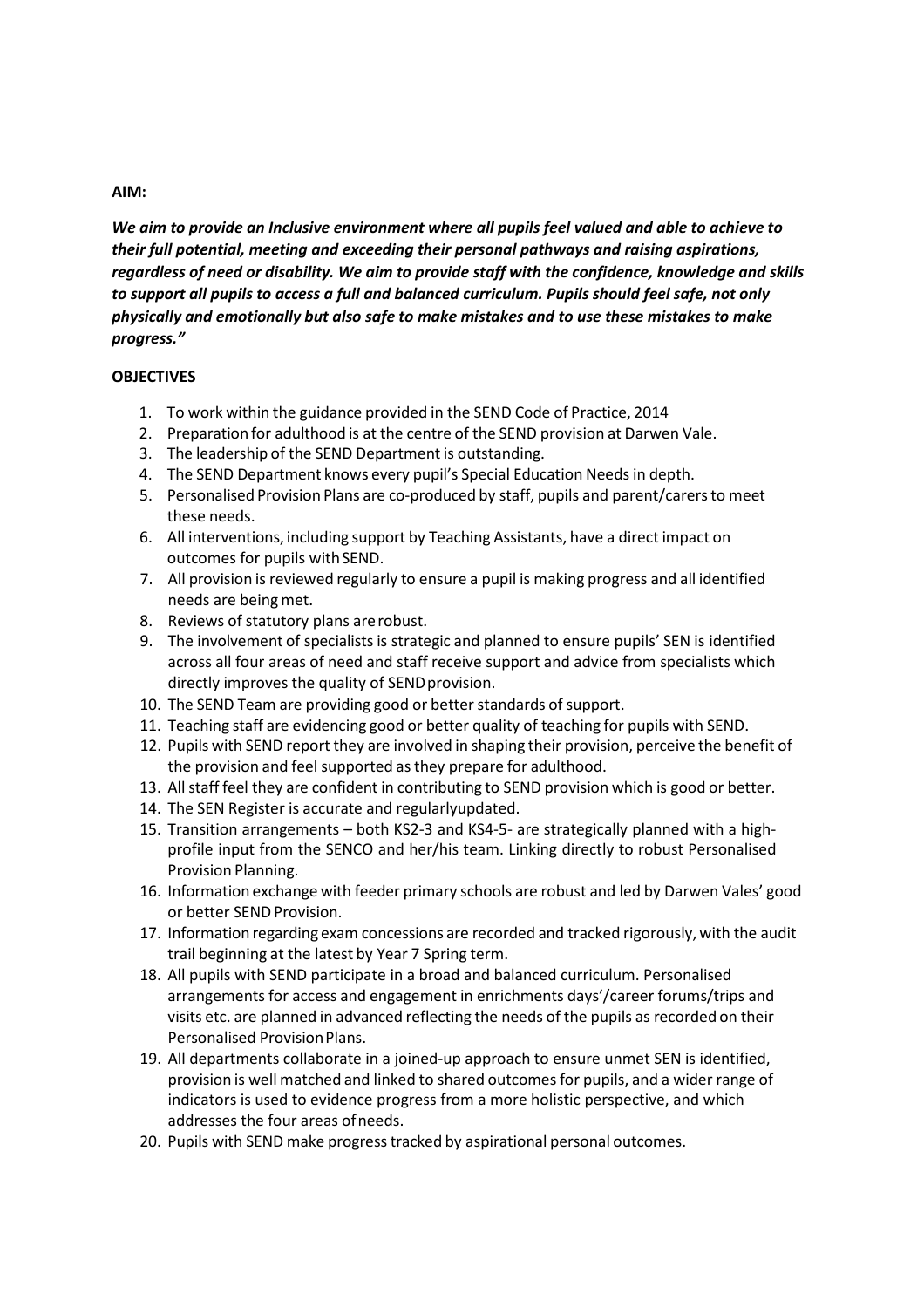21. Parents/carers report they are very satisfied with the SEN provision at Darwen Vale.

# **IDENTIFYING SPECIAL EDUCATIONAL NEEDS**

In accordance with the Teacher Standards, quality first teaching is expected throughout the school and subject specialist teachers provide for all pupils. Pupils are only identified as SEN if they do not make adequate progress once they have had intervention/adjustments and good quality personalised teaching.

We aim to provide coherent provision for pupils identified with SEN. These learners fall into the following categories:

- Speech, language and communicationneeds;
- Cognition and learningdifficulties;
- Social, emotional and mental health needs
- Sensory and/or physical need

These four broad areas give an overview of the range of needs that are planned for. The purpose of identification is to work out what action the school needs to take, not to fit a pupil into a category. At Darwen Vale we identify the needs of pupils by considering the needs of the whole child which will include not just the special educational needs of the child or young person.

The following are **NOT SEN** but may impact on progress and attainment;

- Disability (the Code of Practice outlines the 'reasonable adjustment' duty for all settings and schools provided under current Disability Equality legislation – these alone do not constitute SEN)
- Attendance and Punctuality
- Health and Welfare
- EAL
- Being in receipt of Pupil Premium Grant
- Being a Looked After Child
- Being a child of Serviceman/woman

Identifying behaviour as a need is no longer an acceptable way of describing SEN.

# **A Graduated approach to SEN Support.**

Teachers are responsible and accountable for the progress and development of the pupils in their class, including where pupils access support from teaching assistants or specialist staff. High quality teaching, differentiated for individual pupils, is the first step in responding to pupils who have or may have SEN. Additional intervention and support cannot compensate for a lack of good quality teaching.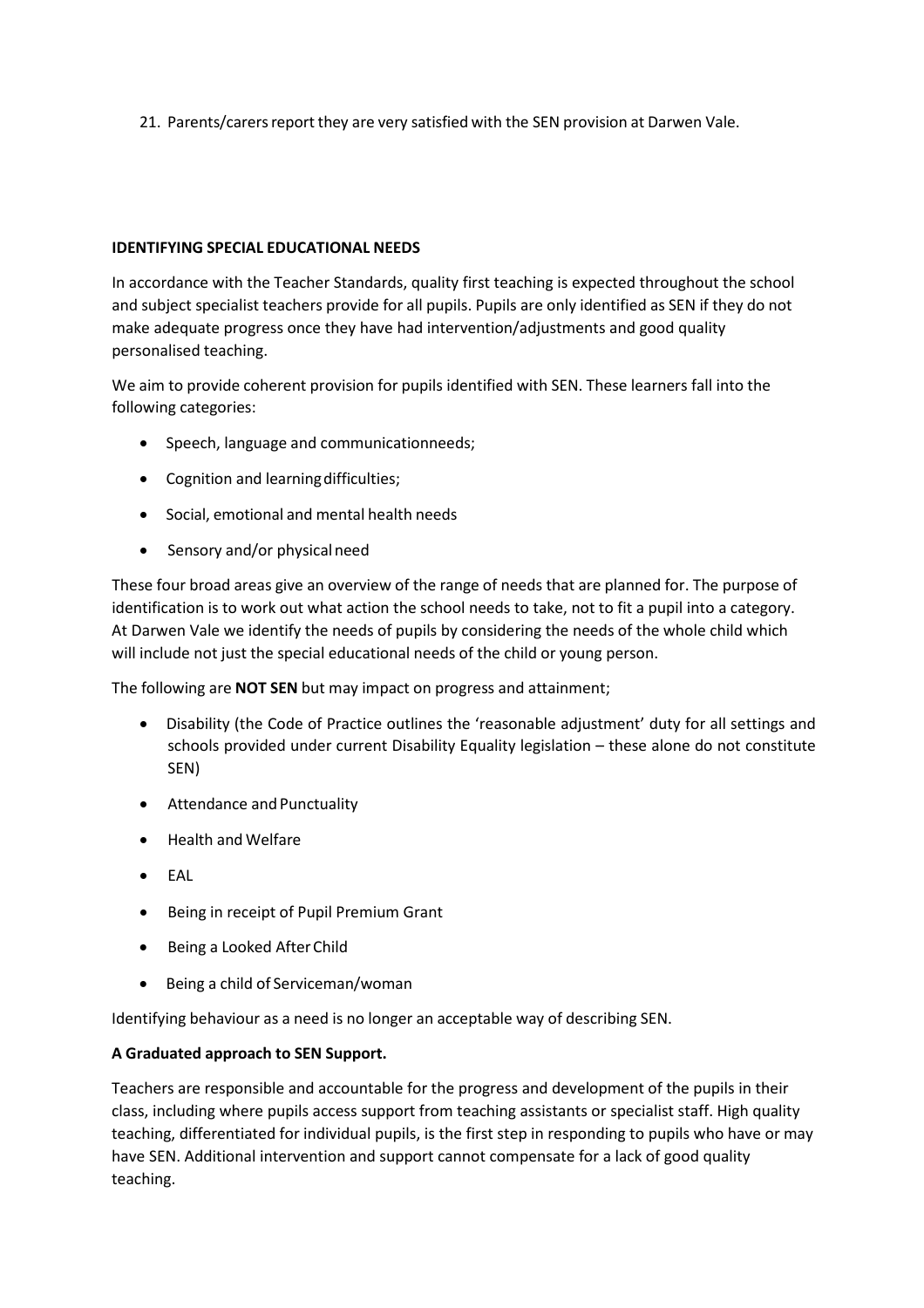School regularly and carefully reviews the quality of teaching for all pupils, including those at risk of underachievement. This includes reviewing and, where necessary, improving, teachers' understanding of strategies to identify and support vulnerable pupils and their knowledge of the SEN most frequently encountered.

A decision whether to make special educational provision is based on several factors. Pupils may be placed on the SEN register for support if**:** 

- $\circ$  their lack of progress is cause for concern and requires different or additional differentiation or intervention to what is normally provided.
- $\circ$  their needs require additional intervention from outside agencies, in addition to what is already provided by the school.

The SENCO considers all of the information gathered from within the school about the pupil's progress, alongside national data and expectations of progress (all subject teachers are involved in this process). This includes high quality and accurate formative assessment.

For higher levels of need, school may need to refer to outside agencies and professionals for more specialised assessments. These include:

- o Inclusion Support Service
- o Educational Psychology Service
- o Education WelfareService
- o Social Care
- o Health Services including Speech and Language Service
- o East Lancashire Child and Adolescent Mental Services(ELCAS), Occupational Therapy (OT) and Physiotherapy Service
- o Voluntary organization's e.g. Brook Counseling Services

The graduated approach is at the heart of whole-school practice as we are continually assessing, planning, implementing and reviewing our approach to teaching all pupils. However, where a potential special educational need has been identified, this process becomes increasingly personalised. An ASSESS – PLAN - DO – REVIEW cycle is followed. This cyclical process enables schools continually to reflect on their approaches to meeting a pupil's needs. An identification of a special educational is not an excuse for lack of appropriate progress or a lowering of expectations.

Parents are partners in their child's education and are kept fully informed. They will be contacted directly regarding any change in their child's progress or educational provision within the school. The process for contact with parents in respect of pupils who have special educational needs will be:

- o HLTAs contact parents/ carers to discussinterventions offered.
- o SENCO will inform parents of child's placement on the SEN register.
- o Part of the cycle of reviewsto take place at scheduled Parents' Evenings.
- $\circ$  SENCO to arrange additional meetings/reviews when needed to inform the assess-plan-doreview cycle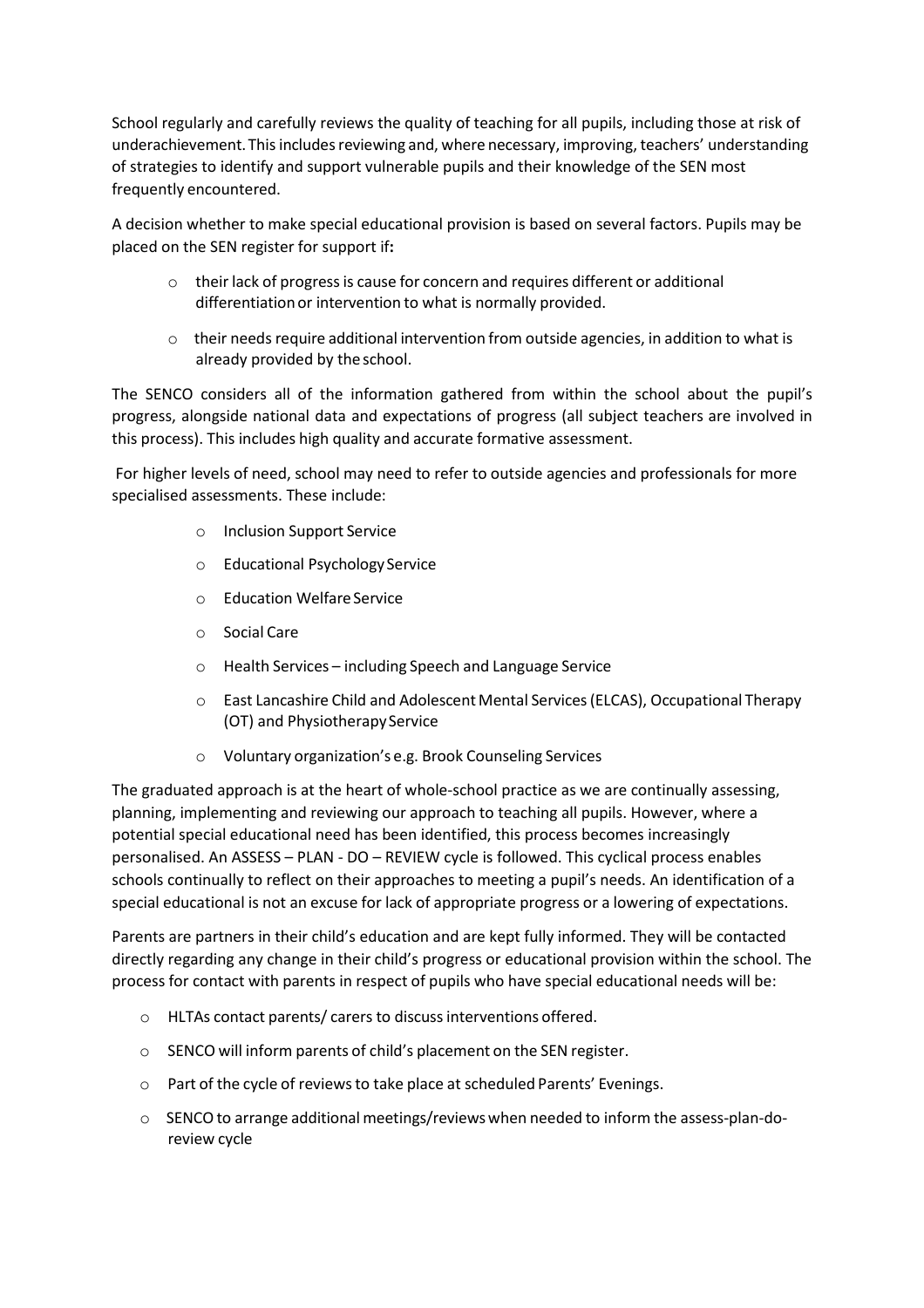$\circ$  Further to this, the school operates an open-door policy where parents are encouraged to request the opportunity for informal discussion or an organised meeting at a mutually convenient time

# **Identification, Recording and Review Arrangements**

# **Identification**

Pupils with Special Educational Needs may be identified by:

- Referrals from staff, parents, pupil self-referral and outside agencies.
- Primary transfer documents and primary liaison.
- Monitoring and assessment procedures within the school.
- Admission arrangements for pupils new to the school.

The type of assessments used will be in response to the nature of the need. This may be information gathering, diagnostic assessments, National Curriculum Attainments, assessments by outside arrangements within the school. These assessments will then determine the need and inform the type of provision required.

# **Recording**

Every pupil who has been identified as having special educational needs has a record according to their place on the SEN Register.

Every pupil on the SEN Register will have a Pupil Profile document. The support to be provided for the student will be indicated on this as well. Pupils have a very important role in producing their Pupil Profile.

The Provision Map is used to record planning and interventions. This is maintained by the Assistant SENCO.

# **Review**

The assess-plan-do-review cycle is used for all pupils on the SEN register. This is carried out at least twice a year but may be more frequent according to individual need. The process involves liaison with parents/carers, Heads of subject, subject teachers, outside agencies and other professionals who are involved with the specific pupil.

The school is required to hold annual reviews for pupils with EHCPs, Statements and IPRAs to which parents and involved outside agencies are invited. The pupils are also encouraged to take an active part in the review process.

Involvement of pupils and their parents/carers in reviews or meetings takes account of the range of abilities, methods of communication and acknowledgement that information may need to be presented in a different format.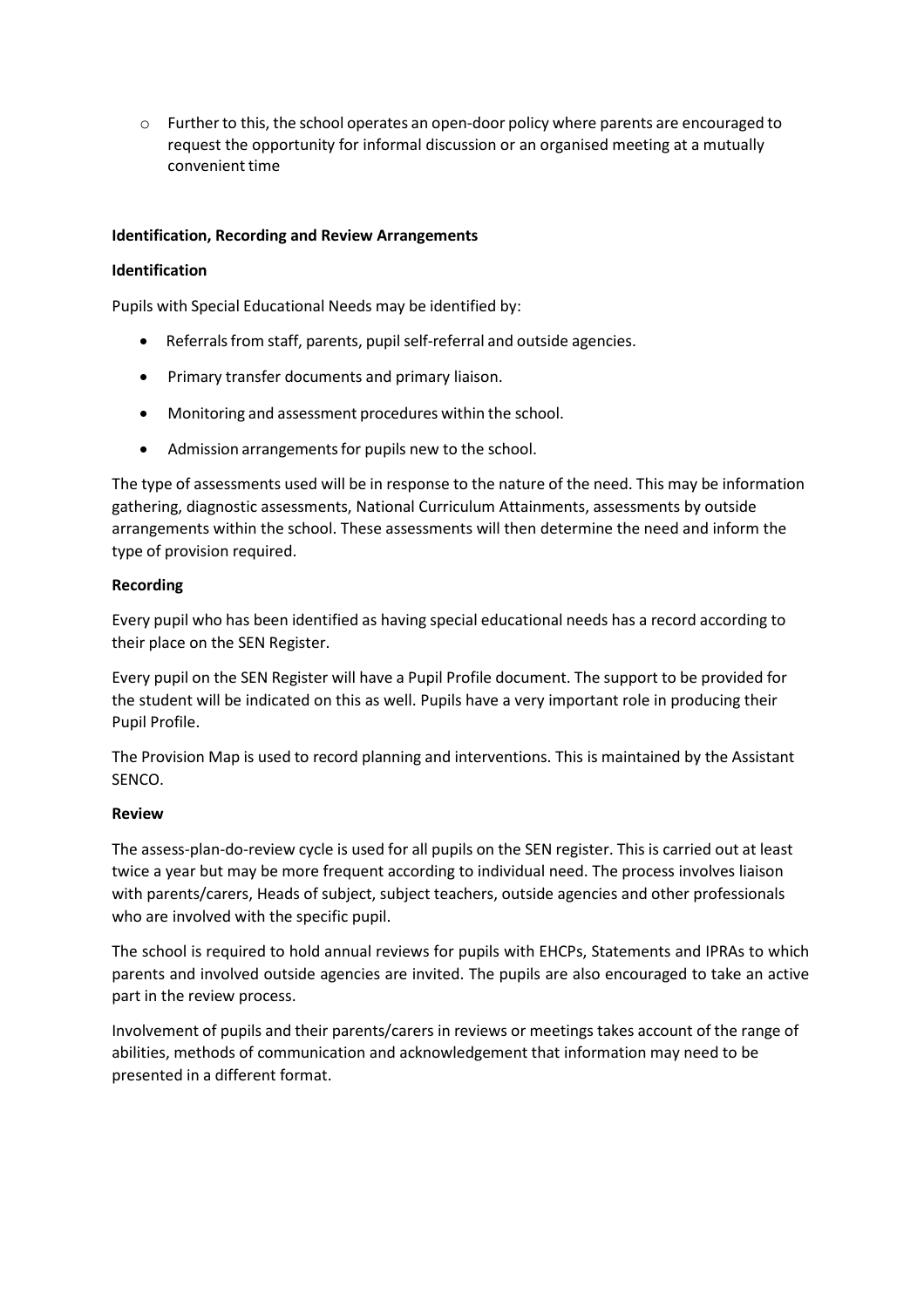# **Arrangementsfor Coordinating Provision**

The SENCO is responsible for the coordination of provision within the school. Provision for learning support is determined by individual pupil's needs outlined in Education and Health Care Plans, Statements of Special Educational Need, or Individual Pupil Resource Agreements (IPRAs) and according to whether they are placed on the school's SEN Register for SEN Support (SENS).

The school has adopted a model of provision which is a graduated response as recommended by the SEND Code of Practice 0-25 (2014). (Assess-plan-do-review). Please see the SEND Report for further details.

After a period of time, the school may decide to apply for additional funding to the LA or request a statutory assessment if there is a significant lack of progress at SEN Support.

The school aims to include all pupils with special needs into all the activities of the school as far as it is appropriate. However, in the best interests of the child, there may be occasions or periods of time when the best solution is withdrawal for special intensive programmes to be taught.

Parents and pupils will be involved in discussion when these situations arise and the student's welfare will be a major factor considered when decisions are taken.

The types of provision available in school are:

- Quality first teaching, including suitably differentiated work
- Withdrawal for individual structured literacy and numeracy programmes designed to meet the needs of each particular child.
- Literacy tutor groups
- Reading Recovery
- Mentoring
- EBSR support
- ELSA Groups
- Withdrawal for speech, language and communication needs intervention
- In-class support for learning orbehaviour.
- 1:1 support.
- Withdrawal for social skillsintervention.
- Access to a place of safety.
- Lunchtime clubs
- Key-worker support from a Teaching Assistant.
- Support provided by an outside agency.
- Alternative curriculum/part-time timetable.
- Individualised timetables to accommodate specific needs, this may include disapplication from National Curriculum subjects as agreed through formal requests.
- Examination Access Arrangements.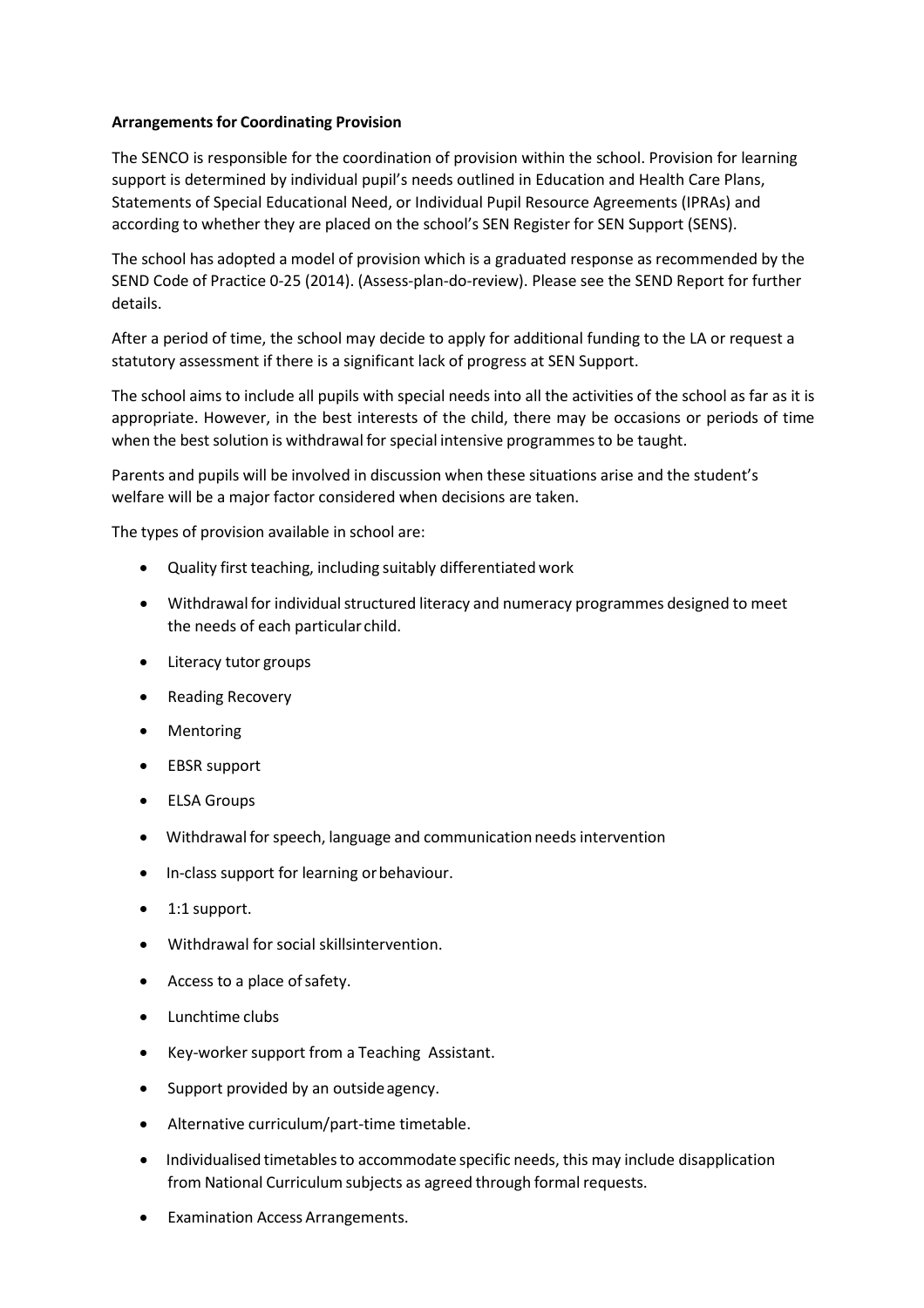- Endeavour at Vale
- Access to Reflect

Please see the SEND Report for a full list of interventions.

The school's SENCO or attached key worker will:

- Work with the pupil to identify strengths, needs and targets.
- Keep teaching staff informed of any relevant information.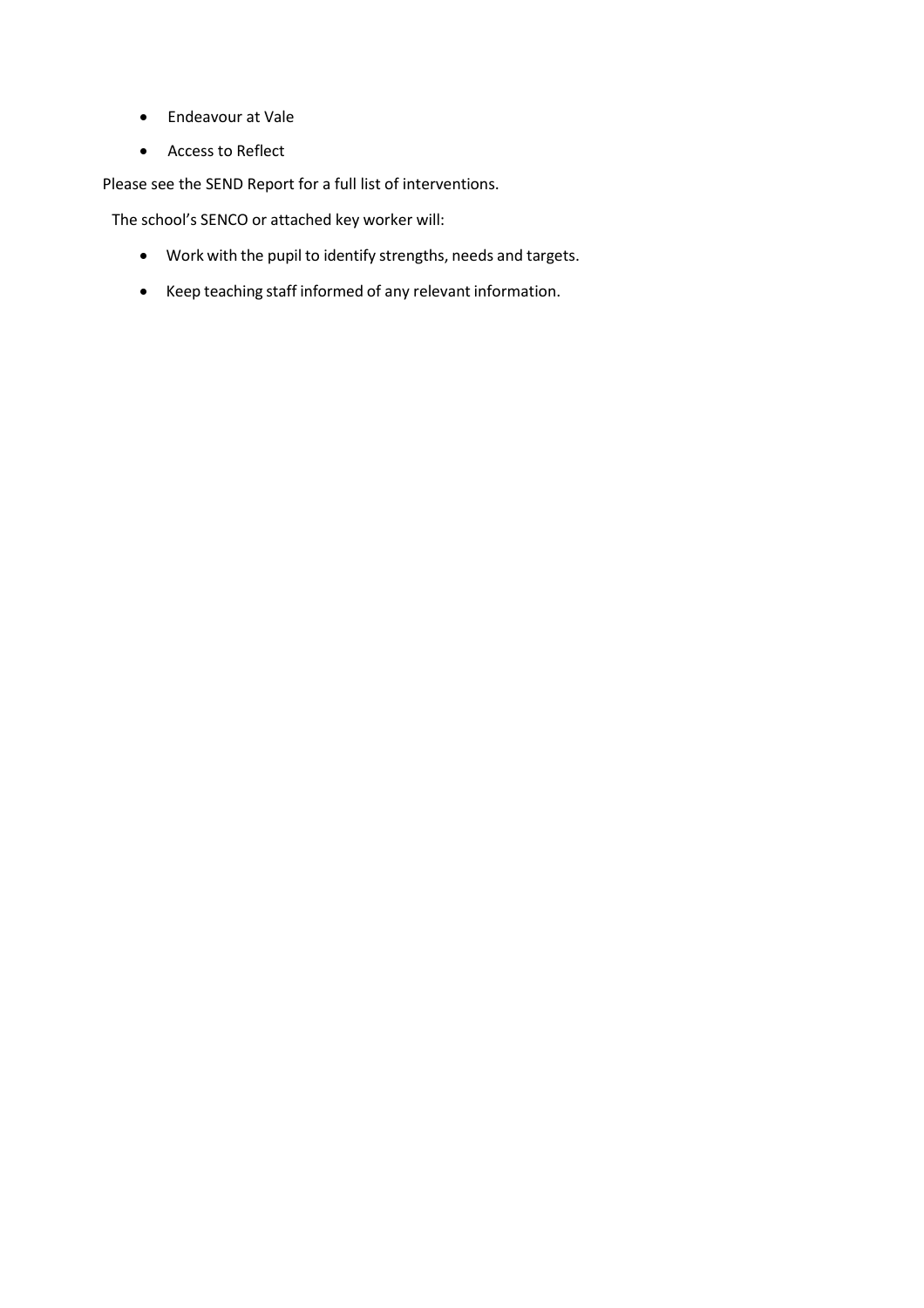- Liaise with outsideagencies.
- Liaise with parents.
- Liaise with Heads of subject, teachers and support staff
- Liaise with Pastoral Team.

#### **EVALUATION SUCCESS**

#### **Analysis of Best Value**

The SENCO and the school management team use both quantitative and qualitative analysis in the evaluation of SEN provision. The following criteria are used to establish best value:

- Pupils on the SEN Register having made progress acrossthe key stages according to staff records and termly datacapture.
- Regular reading, spelling and diagnostic assessments demonstrate an individual's progress.
- Comparative data from standardised tests are used as guidelines for assessing the pupil's ability in working to their full potential.

#### **SEN RECORDS**

The school SEN records will collate and record the school's responses at all stages and information collected at the review meetings will be included. An appropriate combination of the following information regarding individual pupils will be available in school for scrutiny at any time:

- The Special Needs Register.
- Description and nature of pupil's difficulty.
- Strategies to be adopted.
- Individual Learning Plans(ILPs).
- Reviews.
- Reports from outside agencies.
- Provision Map.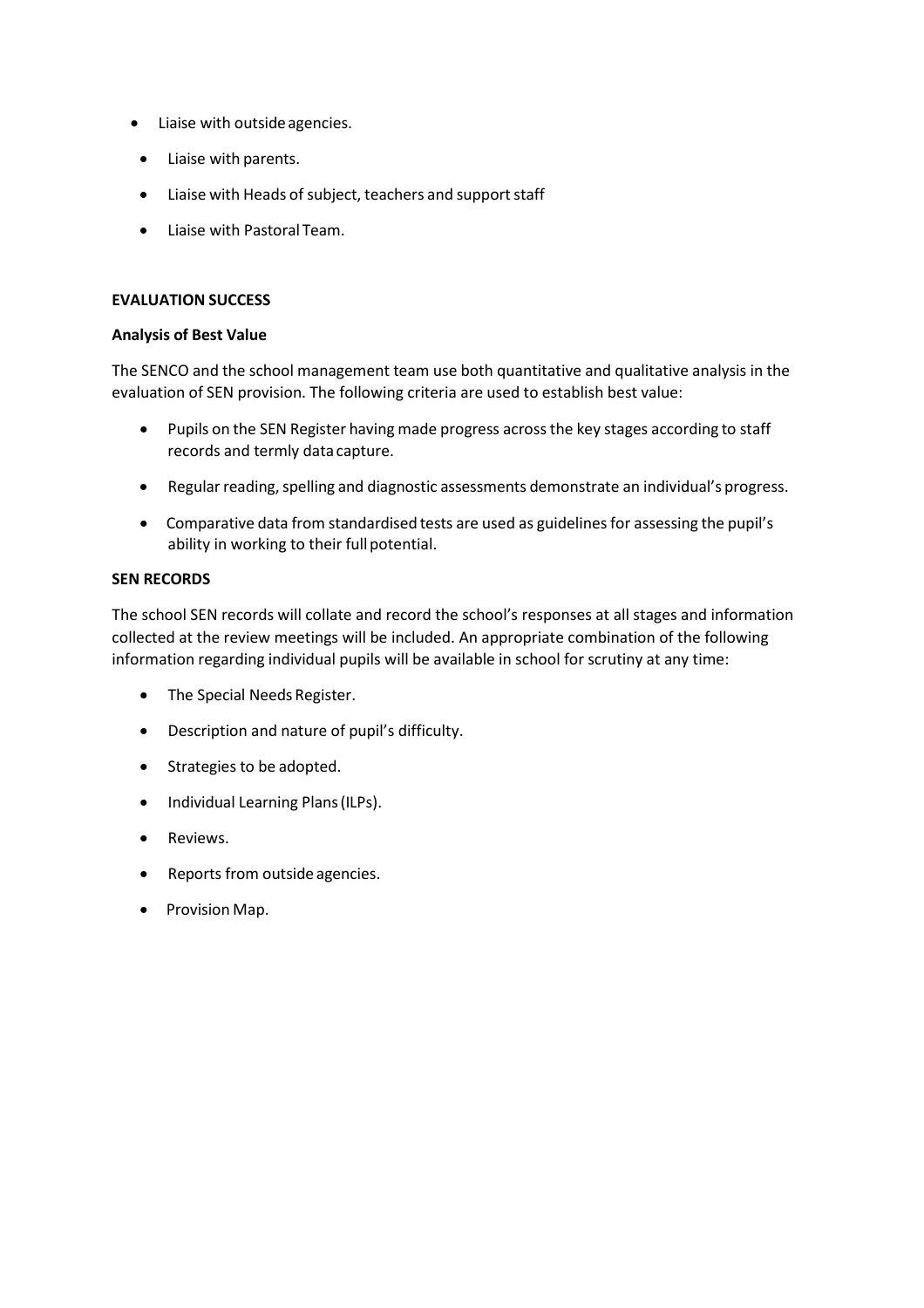# **Other factors**

When evaluating the objectives, as stated earlier in this policy and the effectiveness of SEN provision, the following considerations are taken into account:

- Movement within the SENRegister.
- Attainment of targets on ILPs.
- Achievementsof pupils with Examination Access arrangements at KS3 and KS4.
- Level of involvement of outsideagencies.
- Attendance of pupils withSEN.
- Successful applications for additional provision/resources.
- The views of pupils regarding their current SEN provision.

# **Criteria for exiting the SEN register.**

Pupils exit the register:

- when they achieve the targets they have been set, e.g. in reading, comprehension, social skills etc., based on assessment.
- When their literacy and numeracy skills have made progress based on their cognitive ability
- when their NC levels are within two levels of that expected for their chronological age
- following parent/carer request.

Exit usually takes place following a successful assess-plan-do -review cycle.

# **Admission Arrangements for Pupils with Special Educational Needs**

Liaison with feeder Primary schools will enable the identification of pupils with SEN who are transferring at Year 7. Similar identification procedures are in place for pupils transferring from other secondary schools. Transition Plans will be written for these pupils with the help of outside agencies where appropriate.

Contact will be made with the pupil's previous school to gather information and to arrange for the transfer of SEN information.

# **Examination access arrangements**

All school access arrangements are the responsibility of the SENCO. Rachel Lewis the named person with responsibility for testing pupils for KS4 special consideration for examinations.

At KS3, pupils with identified needs, e.g. access to a reader, extra time, access to a scribe, are the responsibility of their subject teacher. Requests for additional support are passed to the SENCO.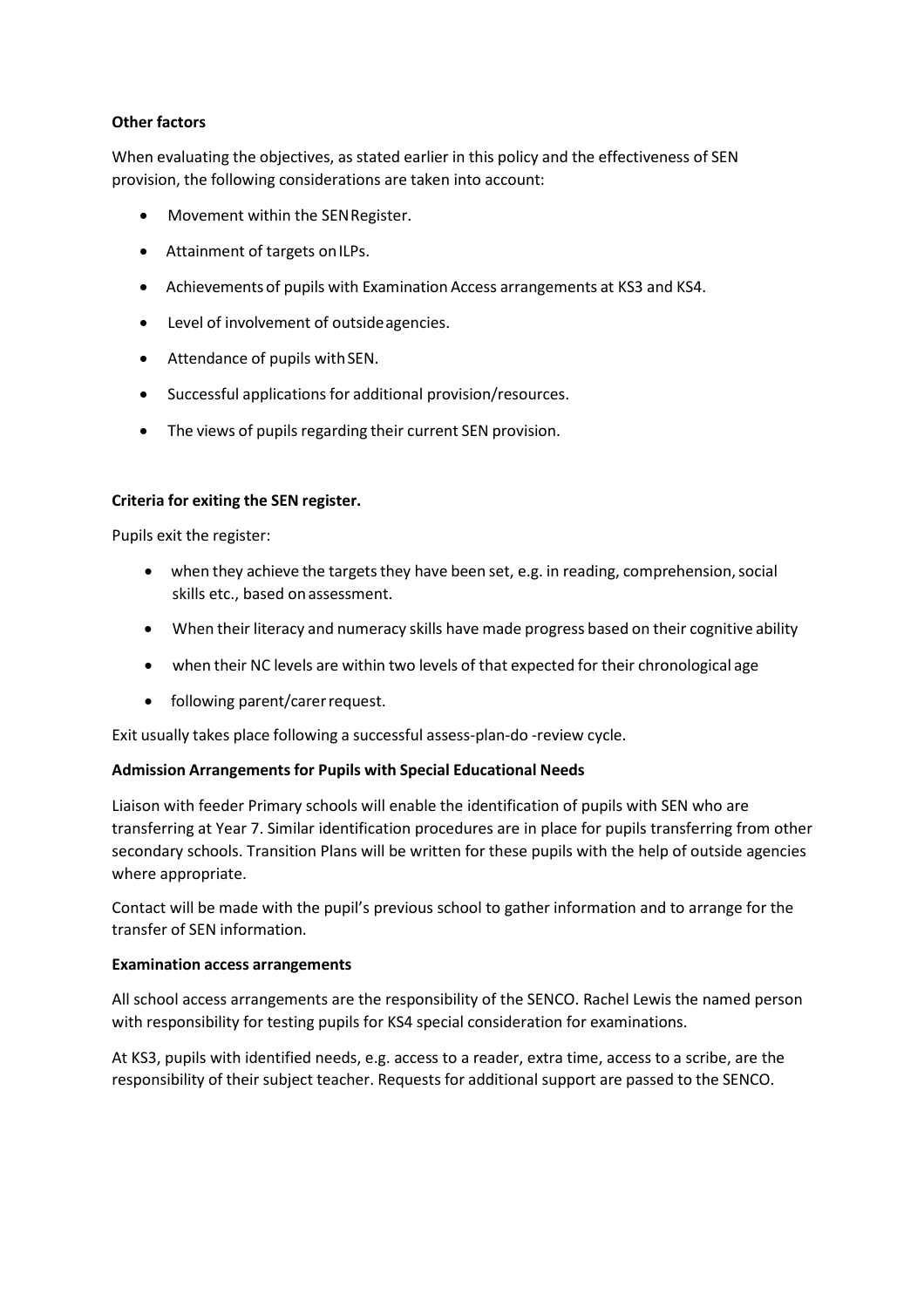# **SUPPORTING PUPILS AT SCHOOL WITH MEDICAL CONDITIONS**

Darwen Vale recognises that pupils at school with medical conditions should be properly supported so that they have full access to education, including school trips and physical education. Some children with medical conditions may be disabled and where this is the case the school will comply with its duties under the Equality Act 2010.

Some may also have special educational needs (SEN) and may have a statement, or Education, Health and Care (EHC) plan which brings together health and social care needs, as well as their special educational provision and the SEND Code of Practice (2014) is followed.

# **Training and resources**

SEN is funded through Element 2 and Element 3 (High Needs) funding.

In –service training is available in respect of SEN for the whole school, departmental or individual members of staff. The provision of training will be allocated where there is a recognised need and will be in accordance with the school's professional development policy. It forms part of the induction programme for newly appointed staff. It will be delivered by one of the following:

- SENCO
- Individual members of staff within the school who have designated specialism.
- LA support services.
- External trainers/consultants.

In order to maintain and develop the quality of teaching and provision to respond to the strengths and needs of all pupils, all staff are encouraged to undertake training and development. All teachers and support staff undertake induction on taking up a post and this includes a meeting with the SENCO to explain the systems and structures in place around the school's SEND provision and practice and to discuss the needs of individual pupils. Access to SEN information via SIMS is explained to all staff.

The school's SENCO regularly attends the LAs SENCO network meetings in order to keep up to date with local and national updates in SEND.

# **Specific Responsibilities for Provision for Pupils with Special Educational Needs**

- The school's Governing Body are responsible for ensuring appropriate SEN provision in the school.
- The school has a Governor who has specific responsibilities for Special Educational Needs.
- The school has a SLT advocate who is responsible for overseeing the work of the SENCO and the Learning Support Department.
- The school has a Special Educational Needs Co-Ordinator(SENCO).
- The school has one Higher Level Teaching Assistant (HLTA) who is responsible for teaching within the Alternative Curriculum and for daily organisation and monitoring of the TA team.